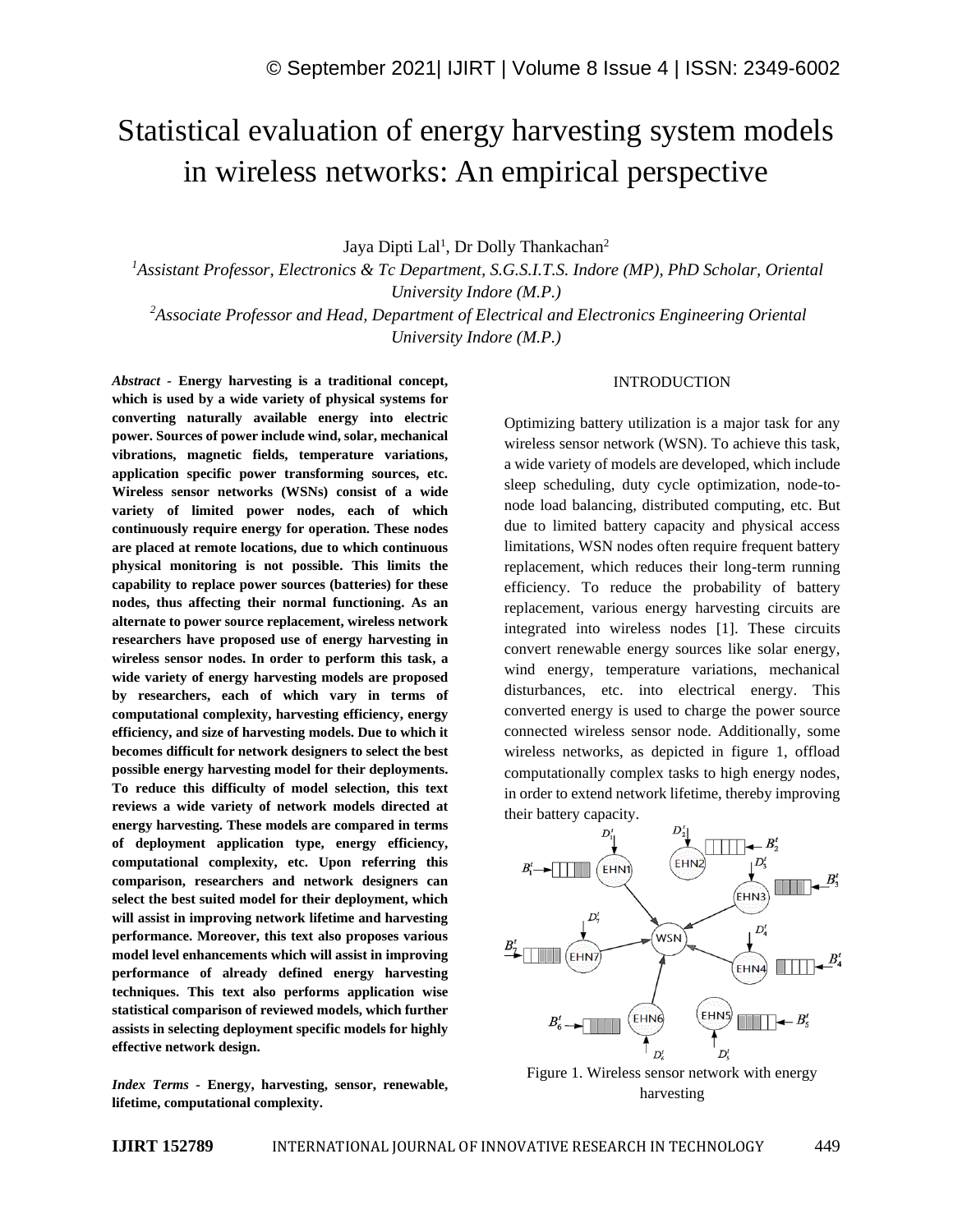From the network model it can be observed that each energy harvesting node (EHN) has a battery source, and an energy harvesting circuit. This circuit is responsible for converting renewable source energy into electrical power for charging the battery. The EHNs estimate their battery power, and offload their computationally complex tasks to the wireless sensor node (WSN) showcased at the centre. This process enhances energy efficiency of the offloading node, thereby giving it more time for external charging. Approaches similar to this are proposed by researchers, and vary in terms of energy efficiency, computation complexity, and other parameters. A survey of these approaches can be observed from the next section, along with their nuances, advantages, limitations and characteristics. This is followed by performance evaluation of the reviewed algorithms, along with their statistical comparison in terms of empirical parameters. By referring to this comparison, researchers can identify the best possible energy harvesting algorithm(s) for their deployments. Finally, this text concludes with some interesting observations about the reviewed algorithms and recommends methods to improve it.

#### LITERATURE REVIEW

Harvesting energy in wireless sensor networks requires design of inherently efficient models that allow for low energy operations. For instance, the work in [2] proposes a low energy clustering model that uses solar energy for harvesting. Components like solar plate, harvesting module device, and storage device are used in order to harvest solar power. The harvested power is represented using equation 1 as follows,

$$
P_{harvest}(t) = P_{battery}(t + 1) - P_{battery}(t) + P_{active}(t) + P_{sleep}(t) + P_{sleep}(t) \dots (1)
$$

Where,  $P_{harvest}$ ,  $P_{battery}$ ,  $P_{active}$ , and  $P_{sleep}$  represent harvested, battery, active and sleep power levels. The model further utilizes a specialized frame structure that supports EH model, wherein the following parameters are stored on the frame, and communicated throughout network,

- Shared information between nodes
- Distance calculations between nodes
- Radius calculation for clustering
- Cluster head selection information
- Cluster formation details
- Node identification number
- Rate of energy harvesting
- Residual energy in the nodes

Decisions about clustering, and harvesting are taken based on these parameters. The proposed novel energy harvesting clustering protocol (NEHCP) is found to have 71% energy efficiency, which is higher than sleep awake energy-efficient distributed (SEED) that has an efficiency of 61.8%, hybrid unequal clustering layering protocol (HUCL) that has an efficiency of 45.7% and centralized energy-efficient cluster (CEEC) that has an efficiency of 37.7% on the same network conditions. This efficiency can be improved with energy prediction systems, which can preemptively decide which nodes should be given more power, while which nodes must be put to sleep mode, depending upon their behavioural patterns. The work in [3] proposes such a model, wherein solar irradiance is predicted, and nodes with less computational requirements are put to sleep. The model uses Exponentially Weighted Moving Average (EWMA) for estimation of a smarting factor as indicated by equation 2,

$$
S = r * \left( \frac{C(t) - C(t - 1)}{C(t) + C(t - 1)} \right) * C(t) ... (2)
$$

Where,  $r$ ,  $C$  represents scaling constant, and energy observations at different time instances. Based on this factor, energy prediction is performed using equation 3 as follows,

$$
E(t + 1) = (a * E(t) + (1 - a) * E(t - 1))
$$
  
 \* (1 + L) \* S ... (3)

Where,  $a, E, and L$  represent prediction scaling constant, energy observation, and length of prediction interval respectively. The proposed model iPro-energy is able to achieve an efficiency of 81%, which is higher than Q-Learning Based Solar Energy Prediction (QLSEP) that has an accuracy of 75%, iPro that has an accuracy of 65%, and LPro that has an accuracy of 62% on the same network. Thereby making the proposed algorithm usable for real time deployments. A combination of these protocols along with cooperation-based scheduling can be observed from [4], wherein energy harvesting and energy transfer for transmission of data, with power control, scheduling & routing (EDPR) is proposed. The model utilizes Lyapunov optimization along with drift-plus-penalty & perturbation method for optimization. The model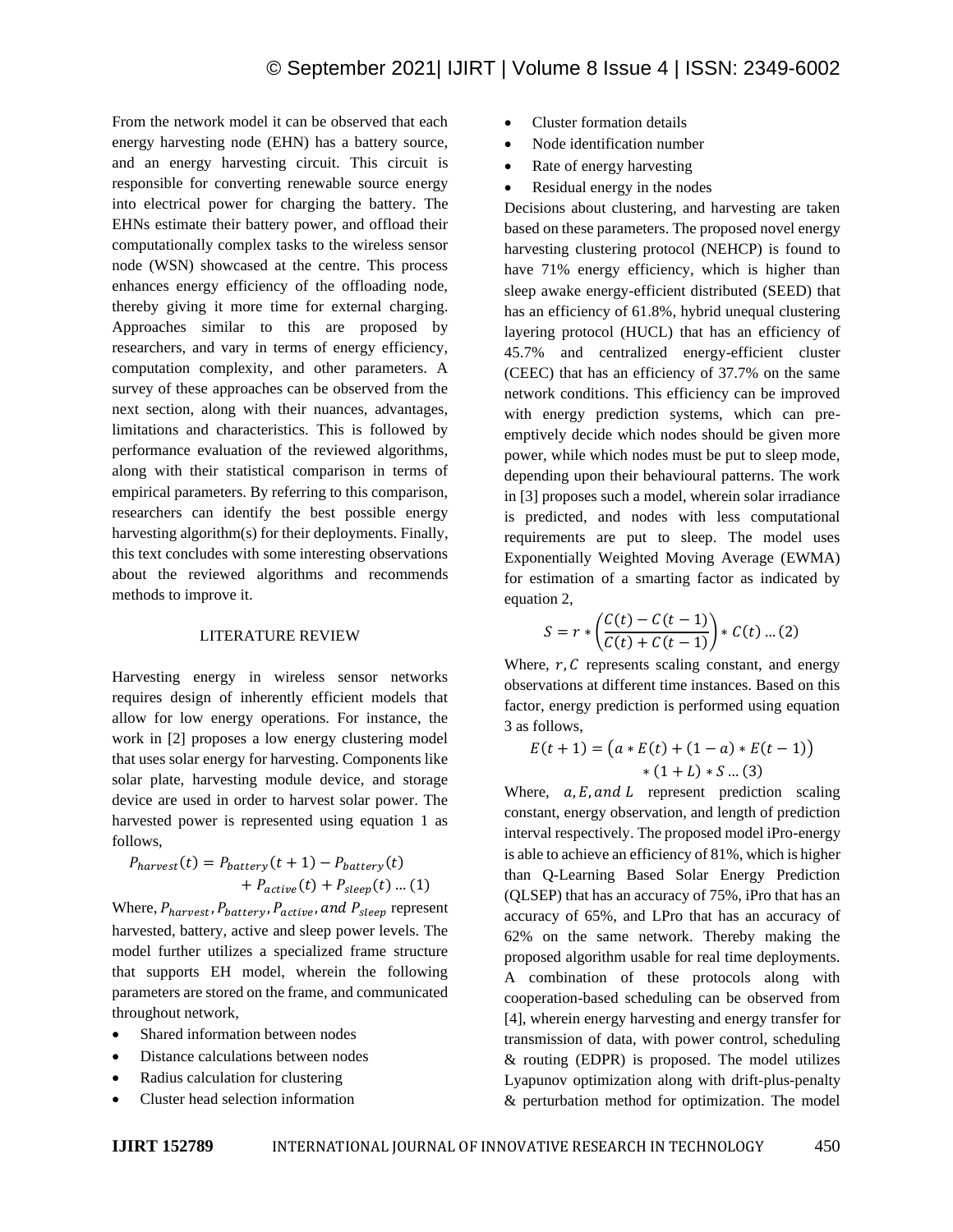utilizes power as a data stream in order to cooperatively charge neighbouring nodes as observed from figure 2, wherein energy connections between nodes are observed. Due to the cooperative process, proposed model is able to achieve an energy efficiency of 85%, which is very high and suitable for real time network deployments with high lifetime.



Figure 2. Cooperative energy harvesting in WSN [4] This performance can be further improved via use of forecasting models as suggested in [3], but forecasting models have their own nuances, advantages, and limitations. The work in [5] highlights these characteristics and propose that neural network (NN) based hybrid methods like back propagation NN (BPNN) that has an energy efficiency of 65%, radial basis kernel feed forward network (RBFFN) that has an energy efficiency of 68%, Genetic Algorithm with NN (GANN) that has an energy efficiency of 71% and fuzzy ANN that has an energy efficiency of 67% models have better performance than other models like Extreme Learning Machine (ELM), and fuzzy approaches. The performance of these models is moderate due to use of a single renewable source, which can be improved using radio frequency (RF), thermal, wind flow, water flow, biomass, parametric changes in pressure, stress strain, vibration, & waste heat, body movements, body temperature, physiological parameters, electromagnetic (EM) waves, and hybrid sources. From this review it is

observed that PV systems have an energy efficiency of 80%, RF energy harvesting have an energy efficiency of 64%, flow-based EHs have an energy efficiency of 53%, bio-energy models have an energy efficiency of 63%, thermal models have an energy efficiency of 86%, while mechanical systems have an efficiency of 6%, which indicates that bio-energy models & PV models must be combined for better EH systems.

An optimal size  $\&$  rate (OSR) scheme that uses packet size, data rate, and maximum number of transmission trials (MNTT), are used for improving throughput  $\&$ energy efficiency is proposed in [7], wherein periodic energy harvesting is proposed. The model showcases an energy efficiency of around 85% with a throughput of 7 kbps across different scenarios, which makes it useful for high performance WSN design. This efficiency can be improved using a modified single material energy harvesting device, which uses KNBNNO ceramic material as proposed in [8]. The proposed material is able to harvest solar, thermal, and kinetic changes via incorporation of photovoltaic, piezoelectric, and pyroelectric sensors. Circuit of the proposed model is showcased in figure 3, wherein pyro, photovoltaic, and piezo sensors are seen.



Figure 3. Proposed KNBNNO circuit design for energy harvesting [8]

The proposed model is observed to have an energy efficiency of 89%, which makes it suitable for real time deployments. But the cost of designing this model is very high, which can be resolved using mass production of the components. The proposed model's performance can be extended when combined with [9], wherein opportunistic routing protocol is proposed for EH WSN. The model utilizes long-short-termmemory (LSTM) to solve the energy sensing and consumption imbalance during solar power conversion. It also uses energy aware opportunistic routing (EAOR) for low power communications. The proposed model is observed to have an efficiency of 76%, and high QoS when compared to nonopportunistic routing scenarios. This efficiency can be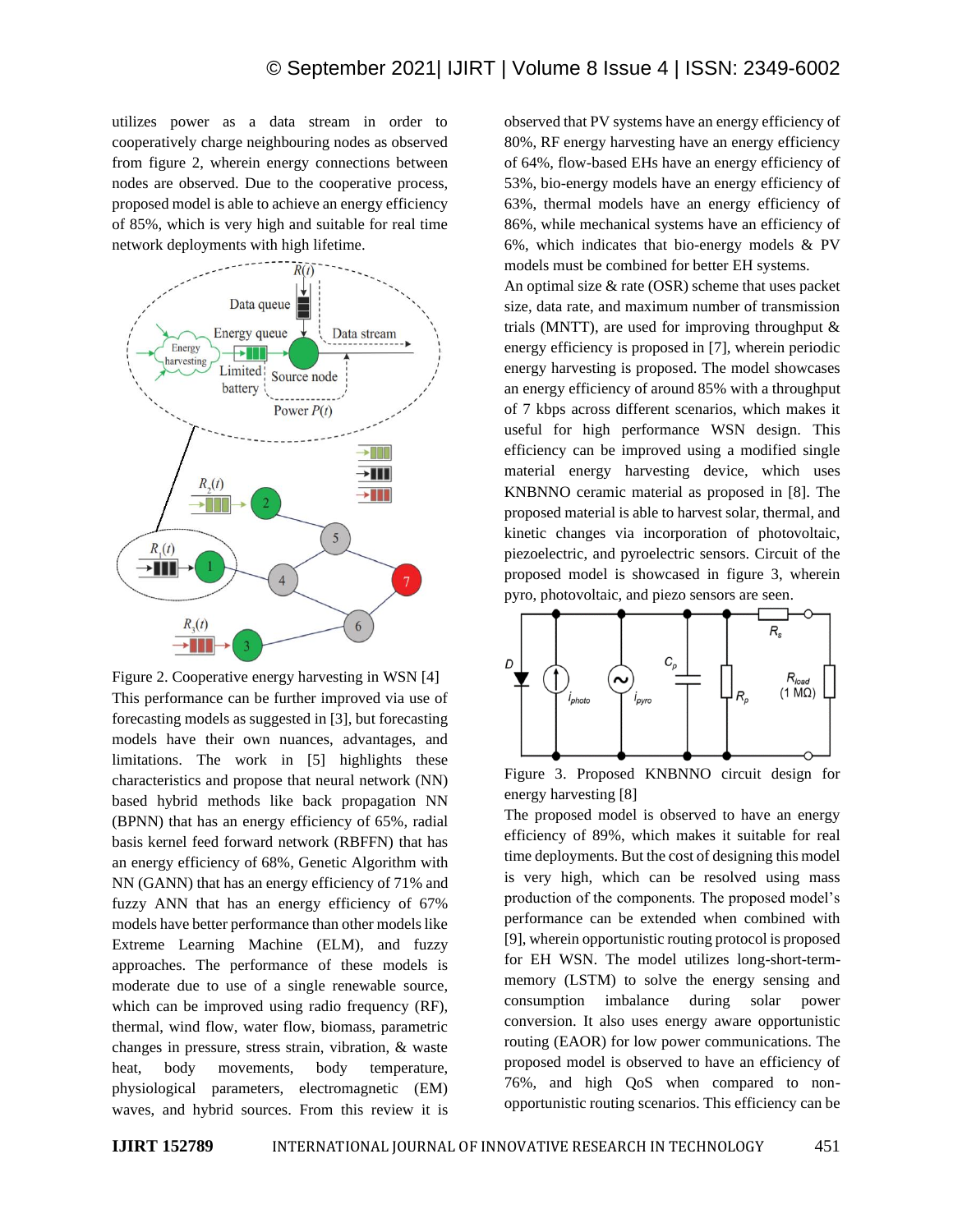extended using the work in [10], wherein resource allocation model using differential game theory is proposed. The model adaptively modifies speed, and power requirements during data communication based on traffic load & energy availability as observed from figure 4, wherein a neighbouring set is formed, depending upon energy harvesting & data sensing events.



Figure 4. Event-based energy harvesting [10] The model further uses receding-horizon-control with dynamic Game (RHCDG), for provision of reliable controllers to nonlinear sensing systems with constraints. The model is observed to have an energy efficiency of 80%, which makes it favourable for real time deployments, but the model is very computationally complex to implement, which limits its usability to high performance applications. This complexity can be extensively utilized by adding a greater number of sources for energy harvesting. For instance, the work in [11] can be referred where RF energy harvesting techniques are compared. It is observed that singe band designs have an energy efficiency of 62%, dual band & triple designs have an energy efficiency of 40%, while quad band designs have an efficiency of 84%, thereby facilitating the use of quad band designs for real time WSN node design. This efficiency can be extended with proper battery size design, which can limit number of update messages sent in the network. To facilitate this, the work in [12] can be used, wherein it is observed that optimum battery size depends upon number of nodes in the network. The work utilizes a queueing system

as indicated in figure 5, wherein sensor nodes are observed to communicate their battery status signals on first come first serve (FCFS) basis.



Figure 5. Use of FCFS for queuing battery signals [12] Due to this, the proposed model is capable of obtaining an energy efficiency of 72% which makes it usable for large sized networks with optimum battery sizing. This framework can be extended by using the work in [13], wherein ordered transmissions scheme (OTS) based on Gaussian statistics. The proposed model is capable for improving energy efficiency to nearly 85%, by minimizing packet loss, and improving sensing interval hit ratio. Similar enhancement models are proposed in [14, 15], wherein fair cooperative protocol (FCP), and relay selection protocol (RSP) is used. These protocols have an energy efficiency of 65%, and 68% respectively. This efficiency can be optimized via use of improved cooperative routing scheme as proposed in [16], wherein underwater WSNs are used. The model uses a combination of cable connected, acoustic connected, and moored sensors in order to improve energy harvesting efficiency. The model works by bifurcating source load to different intermediaries, which are selected based on their residual energy, and distance metrics. Each node is given a harvesting trust value, which is calculated using equation 4 as follows,

$$
EHT = \frac{Node\ to\ node\ distance}{Source\ residual\ energy} \dots (4)
$$

Nodes with low value of *EHT* are selected for communication, which results in minimum distance and maximum residual energy utilization. Number of data packets communicated through a node are selected using the following equation 5, wherein node residual energy is used a primary metric for controlling number of communicated packets (NCP).  $NCP$ 

$$
= Total \text{ Packets}
$$
\n
$$
* \frac{Energy \text{ of } i^{th} \text{ node}}{Total \text{ energy of all selected nodes}} \dots (5)
$$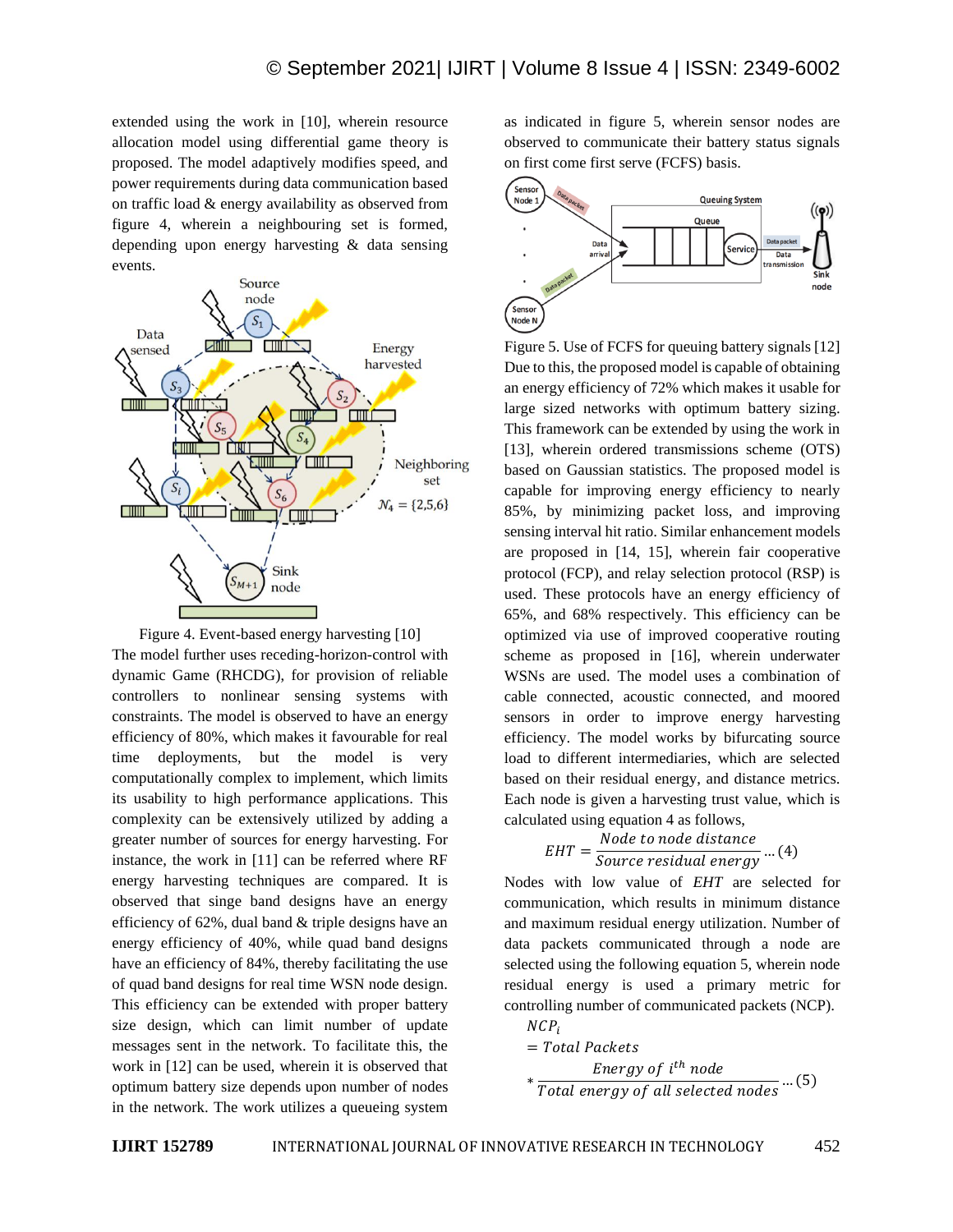Due to this energy-based packet distribution, the proposed model Cooperative Underwater WSN (Co-WSN) is able to achieve an energy efficiency of 83%, which is higher than normal EH-WSN that has an energy efficiency of 75% under the same network conditions. This performance can be improved via use of Energy-harvesting wastage-aware (EHWA), Sleepwake scheduling and power control algorithm (SSPCA), Power splitting optimization (PoSO), Solar energy-prediction with Q-learning (QLSEP), Novel energy efficient clustering (NEEC), and clustering algorithm for energy efficiency (CAEE), as reviewed in [17]. It can be observed that NEEC has an energy efficiency of 57%, CAEE has an energy efficiency of 55%, QLSEP has an energy efficiency of 68%, PoSO has an energy efficiency of 65%, SSPCA has an energy efficiency of 71%, and EHWA has an energy efficiency of 80%, thereby suggesting that EHWA should be applied to real time EH WSNs.

A similar, highly efficient algorithm for energy optimization can be observed from [18], wherein distributed optimization based on potential game theoretic approach is defined. The model is based on prediction of power consumption over 2 days and using this predicted data for allocating routing and computation load to nodes. An energy efficiency of 83% is achieved using this model, which makes it highly usable for real time networks. Similar models are proposed in [19, 20, 21, 22] wherein inverter based photovoltaic circuit design (IBPVCD) that achieves 79% efficiency, Markovian model with modified opportunistic routing (MEHOR) that achieves 90% efficiency, EHOR that achieves 85% efficiency, collar mounted device design (CMDD) that achieves 76% efficiency and update internal violation probability (UIVP) based energy harvesting that achieves 74% energy efficiency are proposed. These models are used for high performance network design, and can be deployed for low cost, and low power networks.

During design of these networks, a wide variety of censoring rules are applied, the work in [23] highlights these rules, and indicates that battery sizing, mobility limits, and mean squared error (MSE) bounds must be kept in check while designing battery powered WSN nodes. Based on these conditions, work in [24, 25, 26, 27] proposes design of maximum power point transfer with PV (MPPT PV) with energy efficiency of 96%, RF harvesting at the header of timeslot (RF HHT) with energy efficiency of 72%, RF harvesting at the dedicated timeslot (RF HDT) with energy efficiency of 79%, particle swarm optimization (PSO) for cooperative communication (PSO CC) with an energy efficiency of 63%, and adaptive medium access control (AMAC) for PV harvesting (AMAC PV) with an energy efficiency of 85% are seen. These models have better QoS, and are used for moderately sized WSNs, that have moderate processing power. Similar models are reviewed in [28, 29, 30], wherein it is observed that machine learning models that utilize deep learning have limited use in energy harvesting, while rule-based systems are more suited towards providing high energy efficiency in EH WSNs.

Applications of these models are observed from [31, 32], wherein river monitoring, and evaluation of connectivity performance, are proposed. The performance of these applications can be improved via use of cooperative reinforcement learning (CRL) as proposed in [33], wherein throughput is optimized via idle time, sensing time, computing time, and transmission time optimization. The model showcases an energy efficiency of 79% but has high computation complexity due to implementation of RL model. This complexity can be reduced via use of feature selection for energy sources, which assists in identification of best harvesting source for the given environmental conditions. It is observed that the proposed model [34] is able to achieve an energy efficiency of 85%, but is expensive in terms of deployment, due to a large number of sensing devices. This cost can be reduced via use of optimal number of sensing devices, which are identified to have highest efficiency. The selection process is further facilitated using mixed integer nonlinear programming optimization (MINLPO), and optimal sink speed allocation (OSSAA) proposed in [35] that achieves an energy efficiency of 71%, which is higher than adjustment led allocation (ALA) that has an efficiency of 68% under the same network conditions. Similar models are proposed in [36, 37, 38] wherein path planning (PP), Uniform Random Ordered Policy (UROP), Myopic Policy (MP), and path exposure (EXPO), which achieve an energy efficiency of 54%, 65%, 68%, and 85% respectively. This efficiency can be further improved via enhanced clustering mechanisms like, Energy Harvesting Cluster Head Rotation Scheme (EH-CHRS) [39], and Solar Energy-Harvesting with Improved Cluster Head Selection (SEH-ICHS) [40], wherein an energy efficiency of 89% and 91% are achieved. This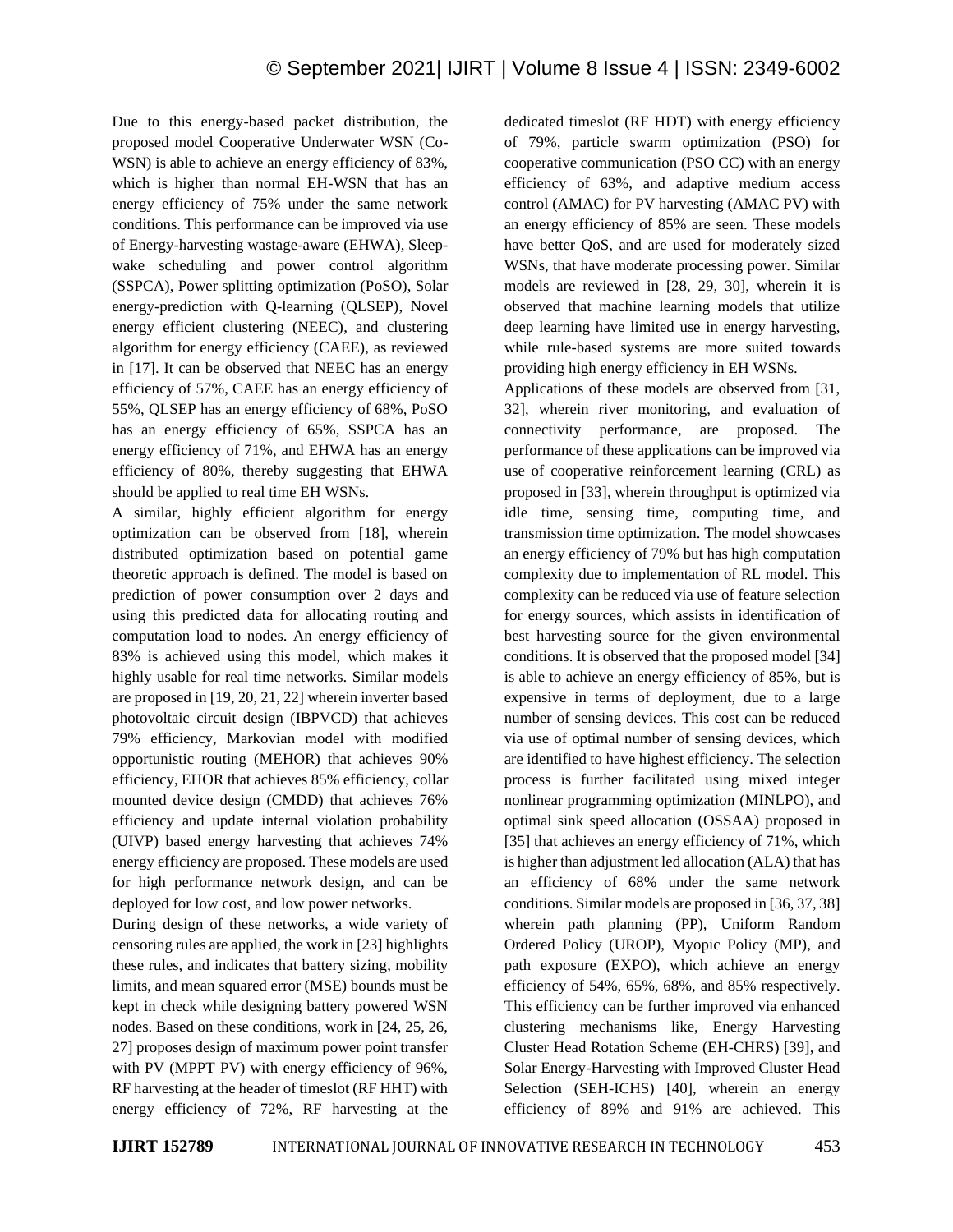efficiency is higher when compared with Low-energy adaptive clustering hierarchy (LEACH) that has an energy efficiency of 85%, and distributed energy efficient clustering (DEEC) that has an energy efficiency of 79%, thereby making SEH-ICHS most suitable choice for a wide variety of network scenarios. Based on this review, it is observed that a wide variety of models are defined for energy harvesting in wireless networks, Statistical analysis of these models, which will assist in identification of the best method for a given network scenario can be observed from the next section.

### STATISTICAL ANALYSIS

Evaluation of efficiency for energy harvesting models in WSNs requires comparison of the proposed models on different statistical parameters. These parameters include, energy efficiency (EE), computational complexity (CC), cost of deployment (CD), and application type (AT). These parameters are estimated from the reviewed models, and tabulated in table 1, wherein computational complexity and cost of deployment are converted into fuzzy ranges of low (L), medium (M), high (H), and very high (VH) depending upon their relative values.

| Method                     | CC | CD | EE   | AT        |
|----------------------------|----|----|------|-----------|
| NEHCP <sub>[2]</sub>       | М  | M  | 71   | General   |
| <b>SEED</b> [2]            | H  | M  | 61.8 | General   |
| HUCL <sub>[2]</sub>        | H  | M  | 45.7 | General   |
| <b>CEEC</b> <sub>[2]</sub> | М  | L  | 37.7 | General   |
| iPro EWMA <sup>[3]</sup>   | H  | M  | 81   | PV        |
| QLSEP <sub>[4]</sub>       | H  | H  | 75   | <b>PV</b> |
| iPro [4]                   | H  | M  | 65   | PV        |
| LPro $[3]$                 | M  | M  | 62   | PV        |
| <b>EDPR [4]</b>            | М  | H  | 85   | PV        |
| <b>BPNN</b> [5]            | H  | H  | 65   | General   |
| RBFFN <sub>[5]</sub>       | H  | H  | 68   | General   |
| <b>GANN</b> [5]            | М  | M  | 71   | General   |
| Fuzzy ANN [5]              | H  | M  | 67   | General   |
| MPPT PV [6]                | M  | M  | 80   | PV        |
| MPPT RF [6]                | M  | M  | 64   | RF        |
| MPPT Flow [6]              | М  | M  | 53   | Mech.     |
| MPPT Bio [6]               | М  | M  | 63   | Mech.     |
| MPPT Thermal [6]           | M  | M  | 86   | Thermal   |
| <b>OSR [7]</b>             | М  | М  | 85   | General   |
| KNBNNO <sup>[8]</sup>      | М  | H  | 89   | General   |
| EAOR LSTM [9]              | VH | H  | 76   | <b>PV</b> |
| RHCDG [10]                 | H  | VH | 80   | General   |
| Single band RF [11]        | M  | M  | 62   | RF        |
| Dual band RF [11]          | М  | М  | 40   | RF        |
| Triple band RF [11]        | M  | H  | 40   | RF        |
| Ouad Band RF [11]          | M  | H  | 84   | RF        |
| Queue FCFS [12]            | M  | H  | 72   | General   |
| OTS [13]                   | H  | H  | 85   | General   |
| <b>FCP</b> [14]            | M  | Н  | 65   | General   |
| RSP [15]                   | M  | H  | 68   | General   |

| Co-WSN [16]            | Н | Н | 83              | Mech.   |
|------------------------|---|---|-----------------|---------|
| <b>EH-WSN</b> [16]     | М | M | 75              | Mech.   |
| <b>NEEC</b> [17]       | М | L | 57              | General |
| <b>CAEE</b> [17]       | M | M | 55              | General |
| <b>QLSEP</b> [17]      | М | H | 68              | General |
| PoSO [17]              | М | М | 65              | General |
| <b>EHWA [17]</b>       | М | H | 80              | General |
| <b>SSPCA</b> [17]      | М | H | 71              | General |
| Game theory [18]       | H | H | 83              | General |
| IBPVCD <sup>[19]</sup> | H | H | 79              | PV      |
| <b>MEHOR</b> [20]      | H | H | 90              | General |
| <b>EHOR</b> [20]       | H | H | 85              | General |
| <b>CMDD</b> [21]       | M | H | 76              | Mech.   |
| <b>UIVP</b> [22]       | M | M | 74              | General |
| MPPT PV [24]           | М | М | 96              | PV      |
| <b>RF HHT [25]</b>     | M | M | $\overline{72}$ | RF      |
| <b>RF HDT [25]</b>     | M | H | 79              | RF      |
| PSO CC [26]            | H | H | 63              | General |
| AMAC PV [27]           | H | M | 85              | PV      |
| CRL [33]               | H | H | 79              | General |
| Feature selection [34] | H | H | 85              | General |
| <b>MINLPO</b><br>with  | H | H | 71              | General |
| OSSAA [35]             |   |   |                 |         |
| ALA [35]               | M | H | 68              | General |
| PP [36]                | М | М | 54              | General |
| <b>UROP</b> [37]       | H | М | 65              | General |
| <b>EXPO</b> [38]       | Н | Н | 68              | General |
| EH-CHRS [39]           | H | H | 89              | General |
| SEH-ICHS [40]          | H | H | 91              | PV      |

Table 1. Statistical evaluation of reviewed models *(Mech.: Mechanical)*

These statistical comparisons are further bifurcated into General purpose, PV, RF and mechanical types. General purpose types include are applicable for all energy sources, while PV, RF, and mechanical types are applicable for solar, RF and piezo-electric powered applications. Based on this bifurcation, energy efficiency of different mechanical based EH WSNs can be observed from figure 6 as follows,



Figure 6. Energy efficiency of mechanical EH WSN systems

Based on this comparison, it is observed that MPPT Thermal [6], Co-WSN [16], CMDD [21], and EH-WSN [16] are the most effective models in terms of energy efficiency for mechanical EH systems. Similarly, computational complexity of different mechanical based EH WSNs can be observed from figure 7 as follows,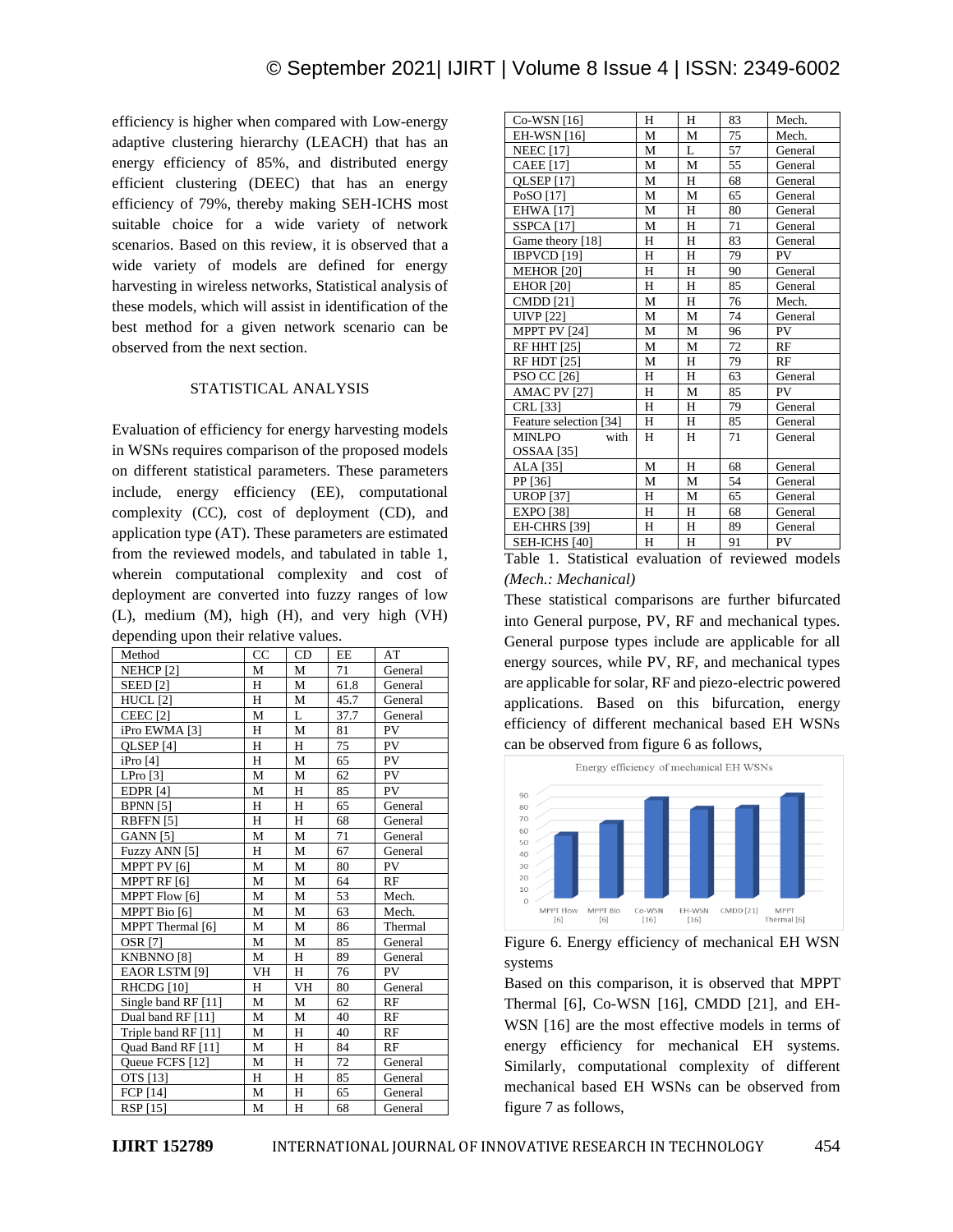

Figure 7. Computational complexity of mechanical EH WSN systems

Based on this comparison, it is observed that MPPT Thermal [6], CMDD [21], EH-WSN [16], and MPPT Bio [6] are the most effective models in terms of computational complexity for mechanical EH systems. Similarly, cost of deployment for different mechanical based EH WSNs can be observed from figure 8 as follows,



Figure 8. Cost of deployment for mechanical EH WSN systems

Based on this comparison, it is observed that MPPT Thermal [6], CMDD [21], EH-WSN [16], and MPPT Bio [6] are the most effective models in terms of computational complexity for mechanical EH systems.

The energy efficiency of different RF based EH WSNs can be observed from figure 9 as follows,



Figure 9. Energy efficiency of RF EH WSN systems Based on this comparison, it is observed that Quad Band RF [11], RF HDT [25], RF HHT [25], MPPT RF [6] and Single band RF [11] are the most effective

models in terms of energy efficiency for RF EH systems. Similarly, computational complexity of different RF based EH WSNs can be observed from figure 10 as follows,



Figure 10. Computational complexity of RF EH WSN systems

Based on this comparison, it is observed that Quad Band RF [11], MPPT RF [6], Single band RF [11], Dual band RF [11], and Triple band RF [11] are the most effective models in terms of computational complexity for RF EH systems. Similarly, cost of deployment for different RF based EH WSNs can be observed from figure 11 as follows,



Figure 11. Cost of deployment for RF EH WSN systems

Based on this comparison, it is observed that MPPT RF [6], Single band RF [11], Dual band RF [11], and RF HHT [25] are the most effective models in terms of deployment cost for RF EH systems.

The energy efficiency of different PV based EH WSNs can be observed from figure 12 as follows,



Figure 12. Energy efficiency of PV EH WSN systems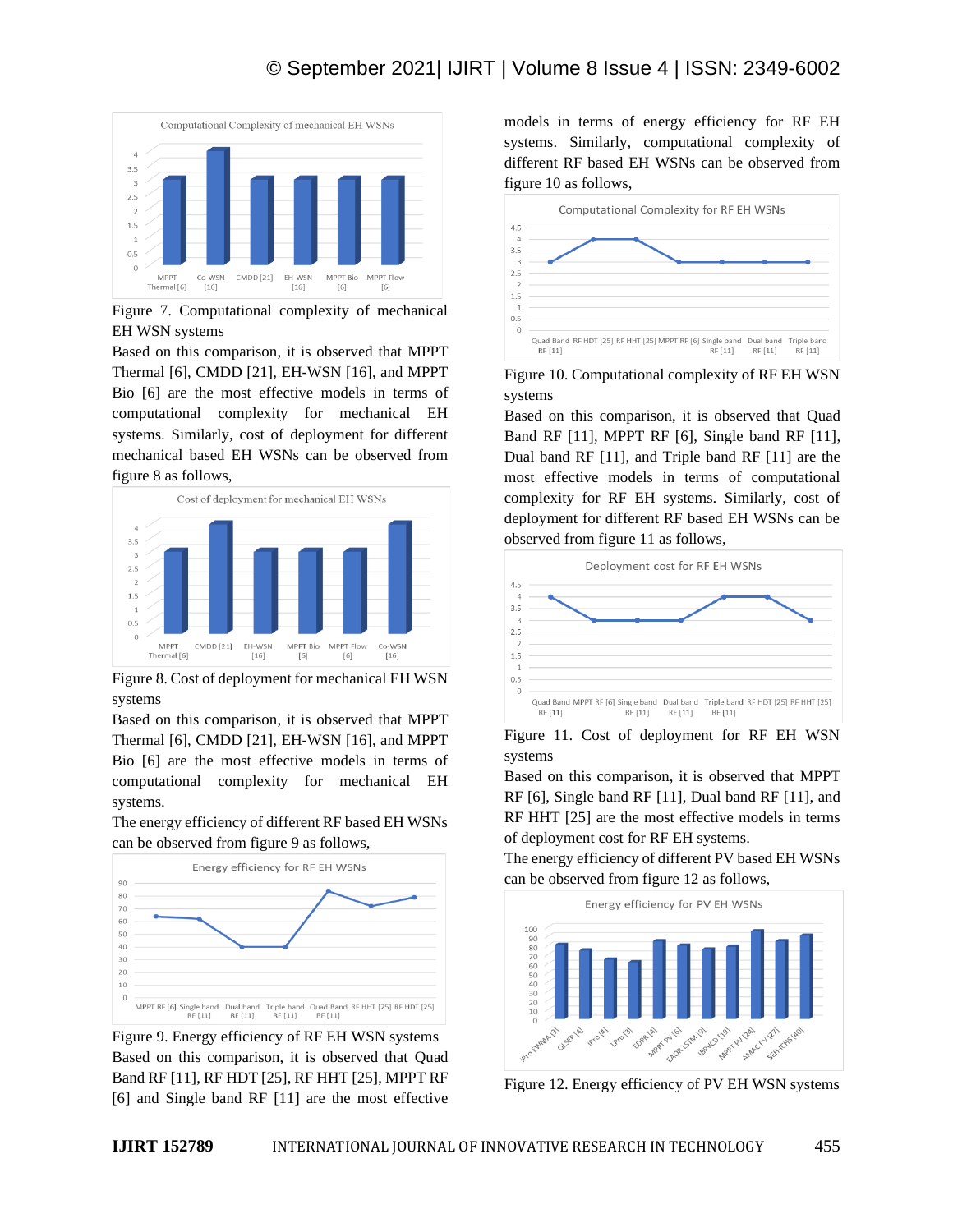### © September 2021| IJIRT | Volume 8 Issue 4 | ISSN: 2349-6002

Based on this comparison, it is observed that MPPT PV [24], SEH-ICHS [40], EDPR [4], AMAC PV [27], iPro EWMA [3], and MPPT PV [6] are the most effective models in terms of energy efficiency for PV EH systems. Similarly, computational complexity of different PV based EH WSNs can be observed from figure 13 as follows,



Figure 13. Computational complexity of PV EH WSN systems

Based on this comparison, it is observed that MPPT PV [24], EDPR [4], MPPT PV [6], LPro [3], SEH-ICHS [40], and AMAC PV [27] are the most effective models in terms of computational complexity for PV EH systems. Similarly, cost of deployment for different PV based EH WSNs can be observed from figure 14 as follows,



Figure 14. Cost of deployment for PV EH WSN systems

Based on this comparison, it is observed that MPPT PV [24], MPPT PV [6], LPro [3], AMAC PV [27], iPro EWMA [3], and iPro [4] are the most effective models in terms of deployment cost for PV EH systems.

The energy efficiency, computational complexity, and cost of deployment for different General purpose EH WSNs can be observed from figure 15 as follows,

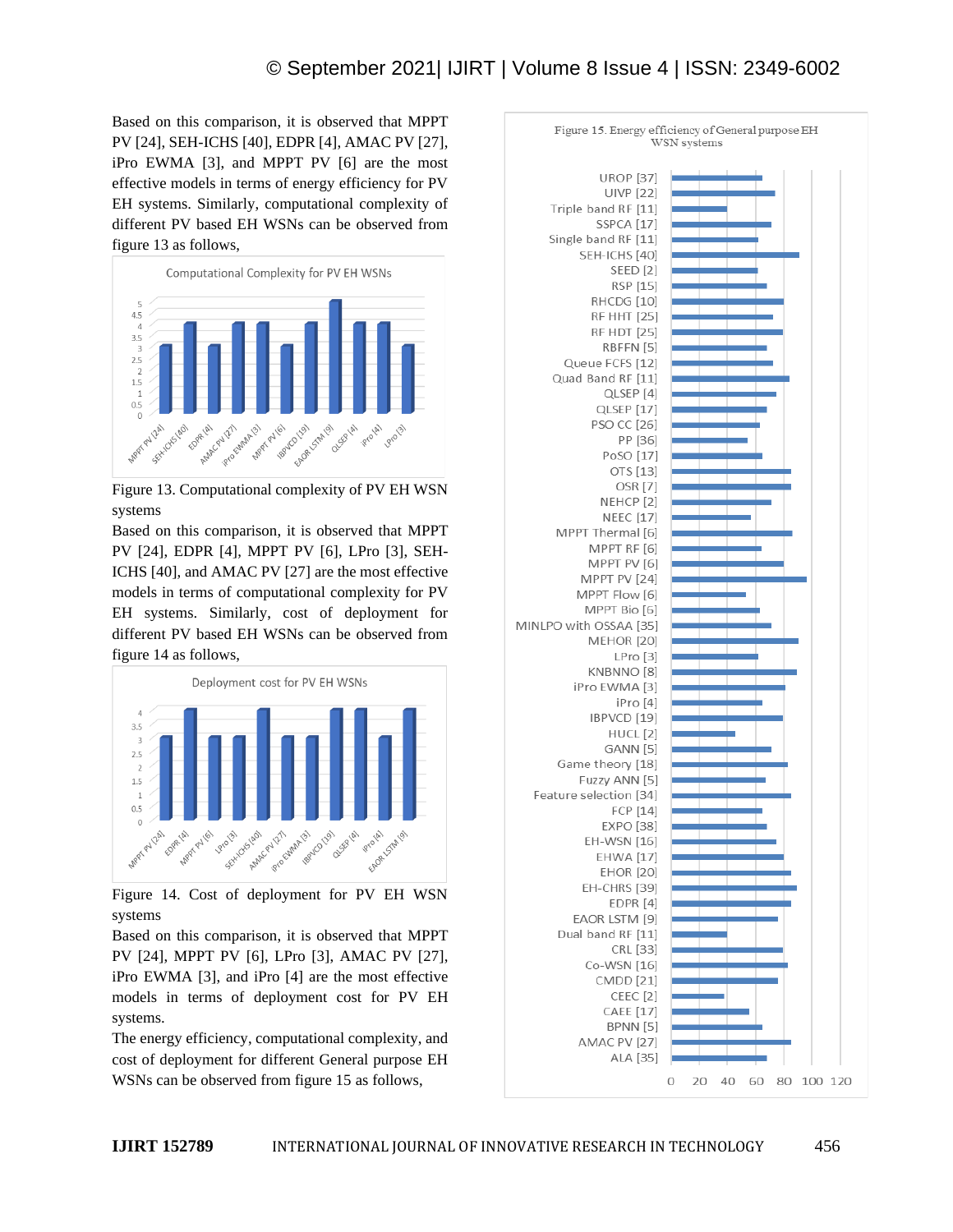## © September 2021| IJIRT | Volume 8 Issue 4 | ISSN: 2349-6002

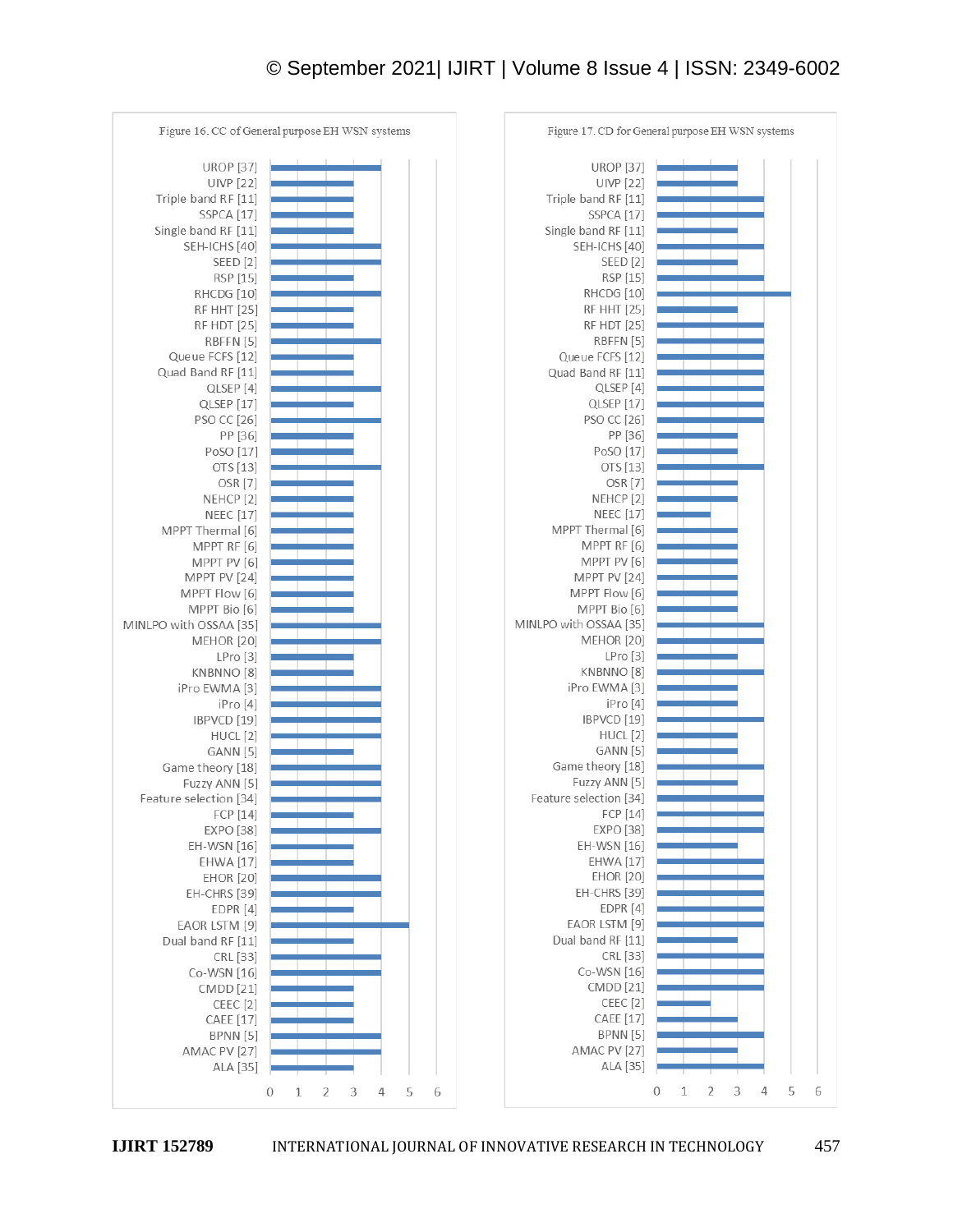Based on this comparison, it is observed that MPPT PV [24], SEH-ICHS [40], MEHOR [20], KNBNNO [8], EH-CHRS [39], MPPT Thermal [6], OSR [7], OTS [13], EHOR [20], Feature selection [34], EDPR [4], AMAC PV [27], Quad Band RF [11], Game theory [18], Co-WSN [16], and iPro EWMA [3] are the most effective models in terms of energy efficiency for General purpose EH systems. Further, it is observed that MPPT PV [24], KNBNNO [8], MPPT Thermal [6], OSR [7], EDPR [4], Quad Band RF [11], EHWA [17], MPPT PV [6], RF HDT [25], CMDD [21], EH-WSN [16], UIVP [22], Queue FCFS [12], RF HHT [25], NEHCP [2], GANN [5], SSPCA [17], RSP [15], and QLSEP [17] are the most effective models in terms of computational complexity for General purpose EH systems. Finally, it is observed that NEEC [17], CEEC [2], MPPT PV [24], MPPT Thermal [6], OSR [7], MPPT PV [6], EH-WSN [16], UIVP [22], RF HHT [25], NEHCP [2], GANN [5], PoSO [17], MPPT RF [6], MPPT Bio [6], LPro [3], Single band RF [11], CAEE [17], PP [36], and MPPT Flow [6] are the most effective models in terms of deployment cost for General purpose EH systems. Using these observations, researchers and WSN system designers can select the best suited models for their application deployments.

### CONCLUSION AND FUTURE WORK

The extensive review based on different parameters of EH based WSN models suggests that MPPT Thermal [6], and Co-WSN [16], are the most effective models in terms of energy efficiency, MPPT Thermal [6], and CMDD [21] are the most effective models in terms of computational complexity, while MPPT Thermal [6], and CMDD [21] are the most effective models in terms of computational complexity for mechanical EH systems. Thus, MPPT Thermal and CMDD can be selected as EH models when designing mechanical power based WSN systems. Similarly, it is observed that Quad Band RF [11], and RF HDT [25] are the most effective models in terms of energy efficiency, Quad Band RF [11], and MPPT RF [6] are the most effective models in terms of computational complexity, and MPPT RF [6], Single band RF [11], and Dual band RF [11] are the most effective models in terms of deployment cost for RF EH systems. Based on similar observations, it is perceived that MPPT PV [24], SEH-ICHS [40], EDPR [4], and AMAC PV [27]

are the most effective models in terms of energy efficiency, MPPT PV [24], EDPR [4], LPro [3], SEH-ICHS [40], and AMAC PV [27] are the most effective models in terms of computational complexity, and MPPT PV [24], LPro [3], AMAC PV [27], and iPro EWMA [3] are the most effective models in terms of deployment cost for PV EH systems.

Finally, it is observed that MPPT PV [24], SEH-ICHS [40], MEHOR [20], and KNBNNO [8] are the most effective models in terms of energy efficiency, MPPT PV [24], KNBNNO [8], MPPT Thermal [6], and OSR [7] are the most effective models in terms of computational complexity, NEEC [17], CEEC [2], MPPT PV [24], and MPPT Thermal [6] are the most effective models in terms of deployment cost for General purpose EH systems. Using these observations, researchers and WSN system designers can select the best suited models for their application deployments. Further, it is recommended that researchers must perform combinatorial evaluation of these models, and interface mechanical models with PV models, PV models with RF models, and RF models with General purpose models, in order to design hybrid EH systems. This must be done by keeping the cost of deployment & computational complexity as low as possible, while keeping energy efficiency as high as possible. Researchers can design Genetic Algorithms (GAs) or other bio-inspired models in order to perform this task.

### REFERENCES

- [1] Fahmy H. (2020) Wireless Sensor Networks Essentials. In: Wireless Sensor Networks. Signals and Communication Technology. Springer, Cham. https://doi.org/10.1007/978-3-030-29700- 8\_1
- [2] Sah, D.K., Amgoth, T. A novel efficient clustering protocol for energy harvesting in wireless sensor networks. Wireless Netw 26, 4723–4737 (2020). https://doi.org/10.1007 /s11276-020-02351-x
- [3] Deb, M., Roy, S. Enhanced-Pro: A New Enhanced Solar Energy Harvested Prediction Model for Wireless Sensor Networks. Wireless Pers Commun 117, 1103–1121 (2021). https://doi.org/10.1007/s11277-020-07913-y
- [4] Zhu, P., Xu, B., Li, J. et al. Joint utility optimization for wireless sensor networks with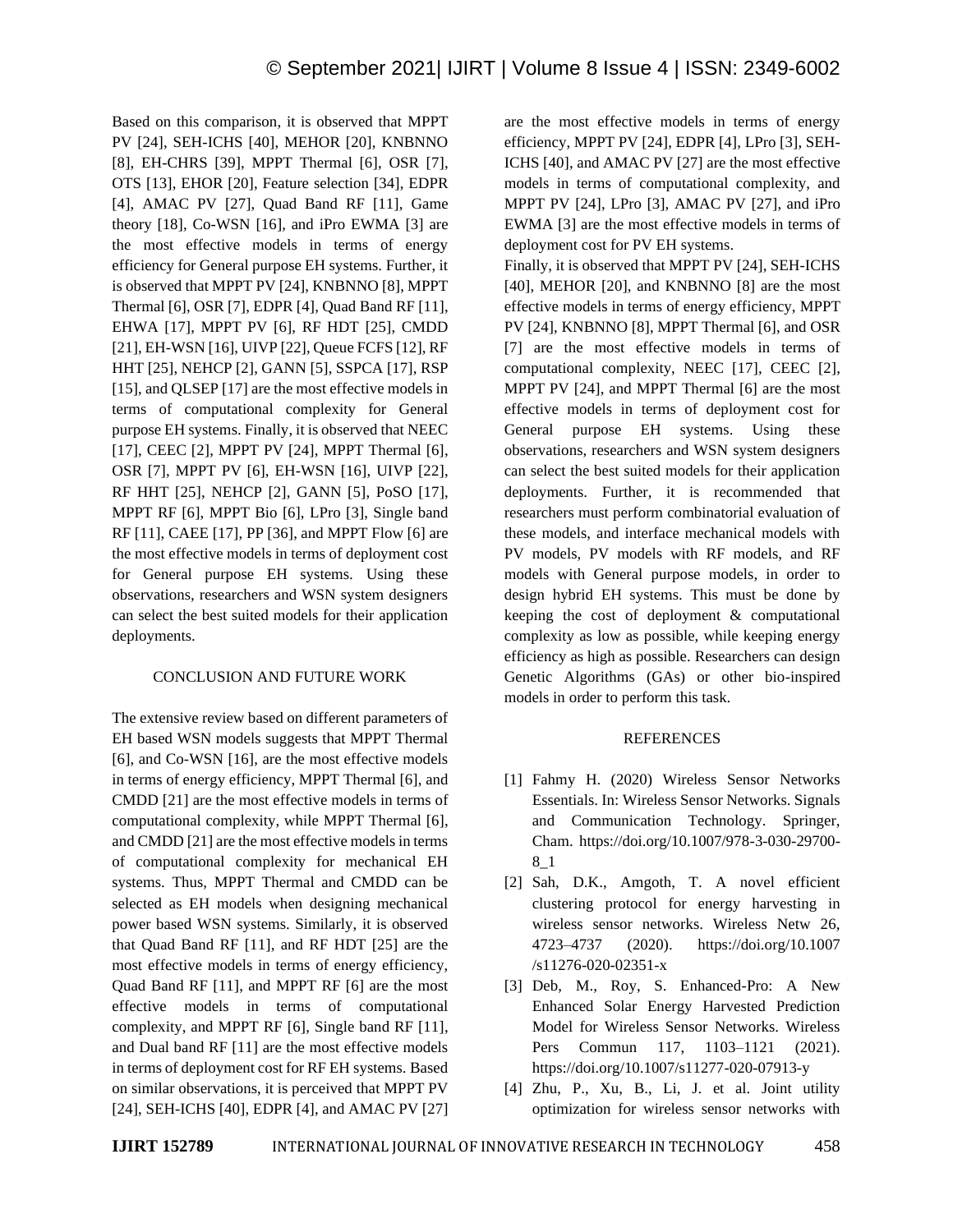energy harvesting and cooperation. Sci. China Inf. Sci. 63, 122302 (2020). https://doi.org /10.1007/s11432-019-9936-y

- [5] Sharma, A, kakkar, A. A review on solar forecasting and power management approaches for energy harvesting–wireless sensor networks. Int J Commun Syst. 2020; 33:e4366. https://doi.org/10.1002/dac.4366
- [6] Singh, J, Kaur, R, Singh, D. Energy harvesting in wireless sensor networks: A taxonomic survey. Int J Energy Res. 2021; 45: 118– 140. https://doi.org/10.1002/er.5816
- [7] Bai, N., Gong, S., Shi, H., Cheng, Z. and Zhu, Y. (2019), Improving Throughput of Communication Link in IEEE 802.15.4 Based Energy-Harvesting Wireless Sensor Network. Chinese J. Electron., 28: 841-849. https://doi.org/10.1049/cje.2019.03.003
- [8] Bai, Y., Palosaari, J., Tofel, P. and Juuti, J. (2020), A Single-Material Multi-Source Energy Harvester, Multifunctional Sensor, and Integrated Harvester–Sensor System—Demonstration of Concept. Energy Technol., 8: 2000461. https://doi.org/10.1002/ente.202000461
- [9] Y. Li, X. He and C. Yin, "Energy Aware Opportunistic Routing for Energy Harvesting Wireless Sensor Networks," 2020 IEEE 31st Annual International Symposium on Personal, Indoor and Mobile Radio Communications, 2020, pp. 1-6, doi: 10.1109/PIMRC 48278. 2020. 9217148.
- [10]H. Al-Tous and I. Barhumi, "Differential Game for Resource Allocation in Energy Harvesting Sensor Networks," 2018 IEEE International Conference on Communications (ICC), 2018, pp. 1-6, doi: 10.1109/ICC.2018.8422091.
- [11]M. Sansoy, A. S. Buttar and R. Goyal, "Empowering Wireless Sensor Networks with RF Energy Harvesting," 2020 7th International Conference on Signal Processing and Integrated Networks (SPIN), 2020, pp. 273-277, doi: 10.1109/SPIN48934.2020.9071376.
- [12]A. Hentati, W. Jaafar, J. Frigon and W. Ajib, "Update Interval Violation Probability in Energy Harvesting Wireless Sensor Networks," 2020 IEEE 17th Annual Consumer Communications & Networking Conference (CCNC), 2020, pp. 1-6, doi: 10.1109/CCNC46108.2020.9045626.
- [13] S. Sen Gupta, S. K. Pallapothu and N. B. Mehta, "Ordered Transmissions for Energy-Efficient Detection in Energy Harvesting Wireless Sensor Networks," in IEEE Transactions on Communications, vol. 68, no. 4, pp. 2525-2537, April 2020, doi: 10.1109/TCOMM. 2020. 2964545.
- [14]Z. Mheich and V. Savin, "Cooperative communication protocols with energy harvesting relays," 2017 Wireless Days, 2017, pp. 60-65, doi: 10.1109/WD.2017.7918116.
- [15]Jianrong Bao, Jiawen Wu, Chao Liu, Bin Jiang, Xianghong Tang, "Optimized Power Allocation and Relay Location Selection in Cooperative Relay Networks", Wireless Communications and Mobile Computing, vol. 2017, Article ID 9727360, 10 pages, 2017. https://doi.org/10.1155/2017/9727360
- [16]Sheeraz Ahmed, Malik Taimur Ali, Asma A. Alothman, Asif Nawaz, M. Shahzad, Ahmed Ali Shah, Awais Ahmad, M. Yousaf Ali Khan, Zeeshan Najam, Asma Shaheen, "EH-UWSN: Improved Cooperative Routing Scheme for UWSNs Using Energy Harvesting", Journal of Sensors, vol. 2020, Article ID 8888957, 18 pages, 2020. https://doi.org/10.1155/2020/8888957
- [17]Sharma, Vinod & Mukherji, U. & Joseph, V. (2012). Algorithms for Energy-Harvesting wireless networks. Green Radio Communication Networks.24-52.10.1017/CBO9781139084284. 003.
- [18]Lingfeng Shao, Junjie Yang, Jicheng Fang, "A Distributed Optimization Algorithm for Energy of Wireless Sensor Networks Based on Potential Game", International Journal of Photoenergy, vol. 2020, Article ID 4745678, 11 pages, 2020. https://doi.org/10.1155/2020/4745678
- [19]H. Sharma, A. Haque and Z. A. Jaffery, "An Efficient Solar Energy Harvesting System for Wireless Sensor Nodes," 2018 2nd IEEE International Conference on Power Electronics, Intelligent Control and Energy Systems (ICPEICES), 2018, pp. 461-464, doi: 10.1109/ICPEICES.2018.8897434.
- [20]Debabrata Singh & Binod Kumar Pattanayak (2020) Markovian model analysis for energy harvesting nodes in a modified opportunistic routing protocol, International Journal of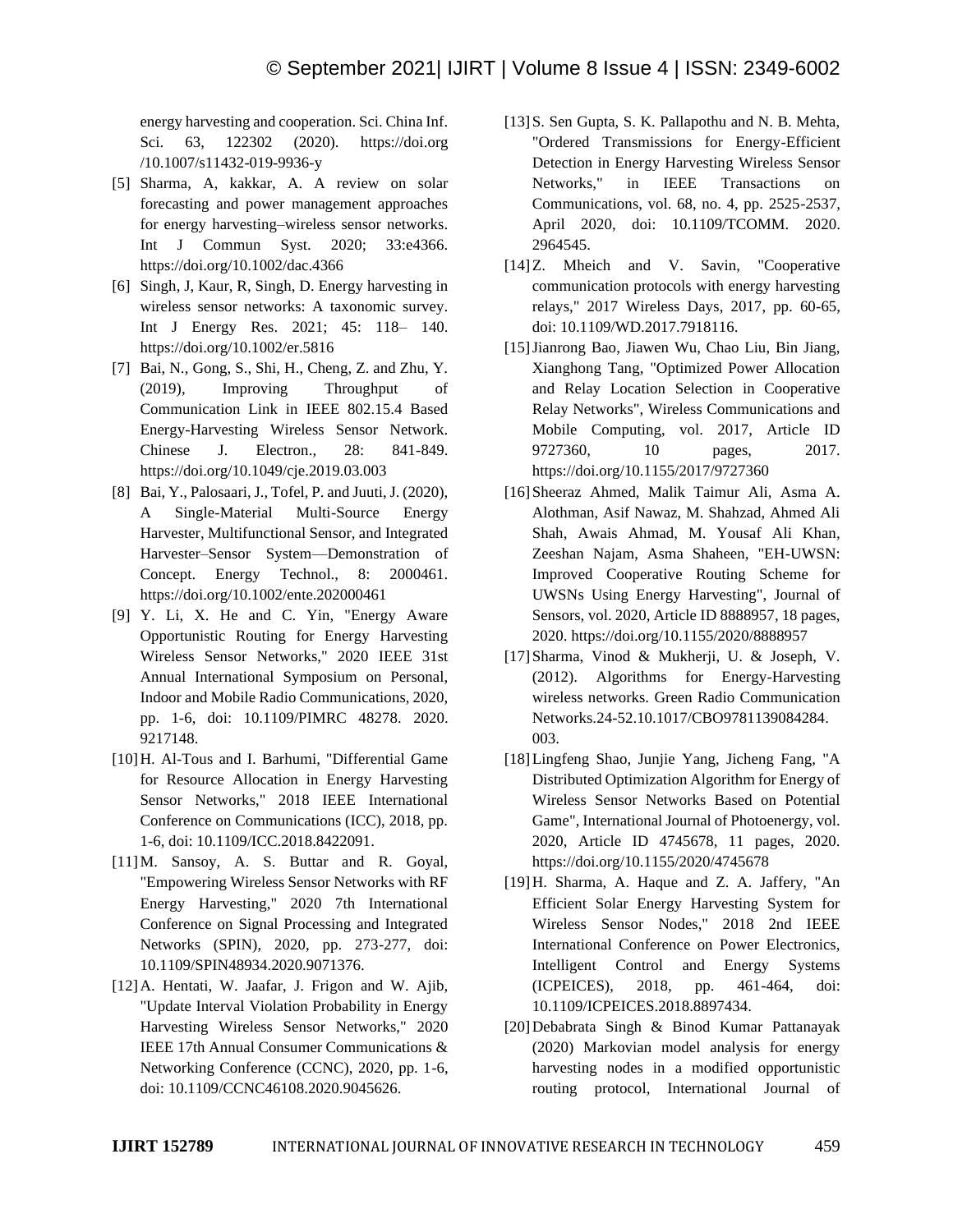Electronics, 107:12, 1963-1984, DOI: 10.1080/00207217.2020.1756444

- [21]Adu-Manu, Kofi & Adam, Nadir & Tapparello, Cristiano & Ayatollahi, Hoda & Heinzelman, Wendi. (2018). Energy-harvesting wireless sensor networks (EH-WSNs): A review. ACM Transactions on Sensor Networks. 14. 1-50. 10.1145/3183338.
- [22]Fahmy H. (2020) Energy Harvesting Projects for WSNs. In: Wireless Sensor Networks. Signals and Communication Technology. Springer, Cham. https://doi.org/10.1007/978-3-030-29700- 8\_7
- [23]S. Sen Gupta and N. B. Mehta, "Revisiting Censoring in Energy Harvesting Wireless Sensor Networks," 2018 IEEE Global Communications Conference (GLOBECOM), 2018, pp. 1-6, doi: 10.1109/GLOCOM.2018.8647464.
- [24]H. Sharma, A. Haque and Z. A. Jaffery, "An Efficient Solar Energy Harvesting System for Wireless Sensor Nodes," 2018 2nd IEEE International Conference on Power Electronics, Intelligent Control and Energy Systems (ICPEICES), 2018, pp. 461-464, doi: 10.1109/ICPEICES.2018.8897434.
- [25]Tran, H., Åkerberg, J., Björkman, M. et al. RF energy harvesting: an analysis of wireless sensor networks for reliable communication. Wireless Netw 25, 185–199 (2019). https://doi.org/10.1007 /s11276-017-1546-6
- [26]Nikita N Bharadwaj, Jaya Dipti Lal, S.V. Charhate. Optimal power allocation using particle swarm optimization in cooperative wireless sensor networks, International Journal of Advance Research, Ideas and Innovations in Technology, www.IJARIIT.com.
- [27]Kaur, Pardeep & Singh, Preeti. (2020). Adaptive MAC Protocol for Solar Energy Harvesting Based Wireless Sensor Networks in Agriculture. Wireless Personal Communications. 10.1007/s11277-019-06985-9.
- [28]López-Ardao JC, Rodríguez-Rubio RF, Suárez-González A, Rodríguez-Pérez M, Sousa-Vieira ME. Current Trends on Green Wireless Sensor Networks. Sensors. 2021; 21(13):4281. https://doi.org/10.3390/s21134281
- [29]Alsharif MH, Kim S, Kuruoğlu N. Energy Harvesting Techniques for Wireless Sensor Networks/Radio-Frequency Identification: A

Review. Symmetry. 2019; 11(7):865. https://doi.org/10.3390/sym11070865

- [30]Mile Stojcev, Zoran Stamenkovic, Bojan Dimitrijevic, "Energy Conservation and Harvesting in Wireless Sensor Networks", Wireless Communications and Mobile Computing, vol. 2019, Article ID 7640232, 2 pages, 2019. https://doi.org/10.1155/2019 /7640232
- [31]Kofi Sarpong Adu-Manu, Ferdinand Apietu Katsriku, Jamal-Deen Abdulai, Felicia Engmann, "Smart River Monitoring Using Wireless Sensor Networks", Wireless Communications and Mobile Computing, vol. 2020, Article ID 8897126, 19 pages, 2020. https://doi.org/ 10.1155/2020/8897126
- [32]H. Cong, Q. Li, C. Zhou and Q. Yang, "Analysis on Connectivity of Energy Harvesting Wireless Sensor Networks Based on Simulation," 2018 International Conference on Computing, Networking and Communications (ICNC), 2018, pp. 762-768, doi: 10.1109/ICCNC.2018.8390272.
- [33] Y. Wu and K. Yang, "Cooperative reinforcement learning based throughput optimization in energy harvesting wireless sensor networks," 2018 27th Wireless and Optical Communication Conference (WOCC), 2018, pp. 1-6, doi: 10.1109/WOCC.2018.8372691.
- [34]M. K. Lagha, F. A. Aoudia, M. Gautier and O. Berder, "Feature Selection Framework for Multi-Source Energy Harvesting Wireless Sensor Networks," 2018 IEEE 87th Vehicular Technology Conference (VTC Spring), 2018, pp. 1-5, doi: 10.1109/VTCSpring.2018.8417656.
- [35]A. Mehrabi, "Optimal Speed Allocation in Sink-Based Energy Harvesting Wireless Sensor Networks," 2018 IEEE 32nd International Conference on Advanced Information Networking and Applications (AINA), 2018, pp. 128-134, doi: 10.1109/AINA.2018.00031.
- [36]W. Liao, S. Kuai and C. Chang, "Energy Harvesting Path Planning Strategy on the Quality of Information for Wireless Sensor Networks," 2019 IEEE International Conference of Intelligent Applied Systems on Engineering (ICIASE), 2019, pp. 82-85, doi: 10.1109/ICIASE45644. 2019 .90 74030.
- [37] O. M. Gul, "Achieving Near-Optimal Fairness in Energy Harvesting Wireless Sensor Networks,"